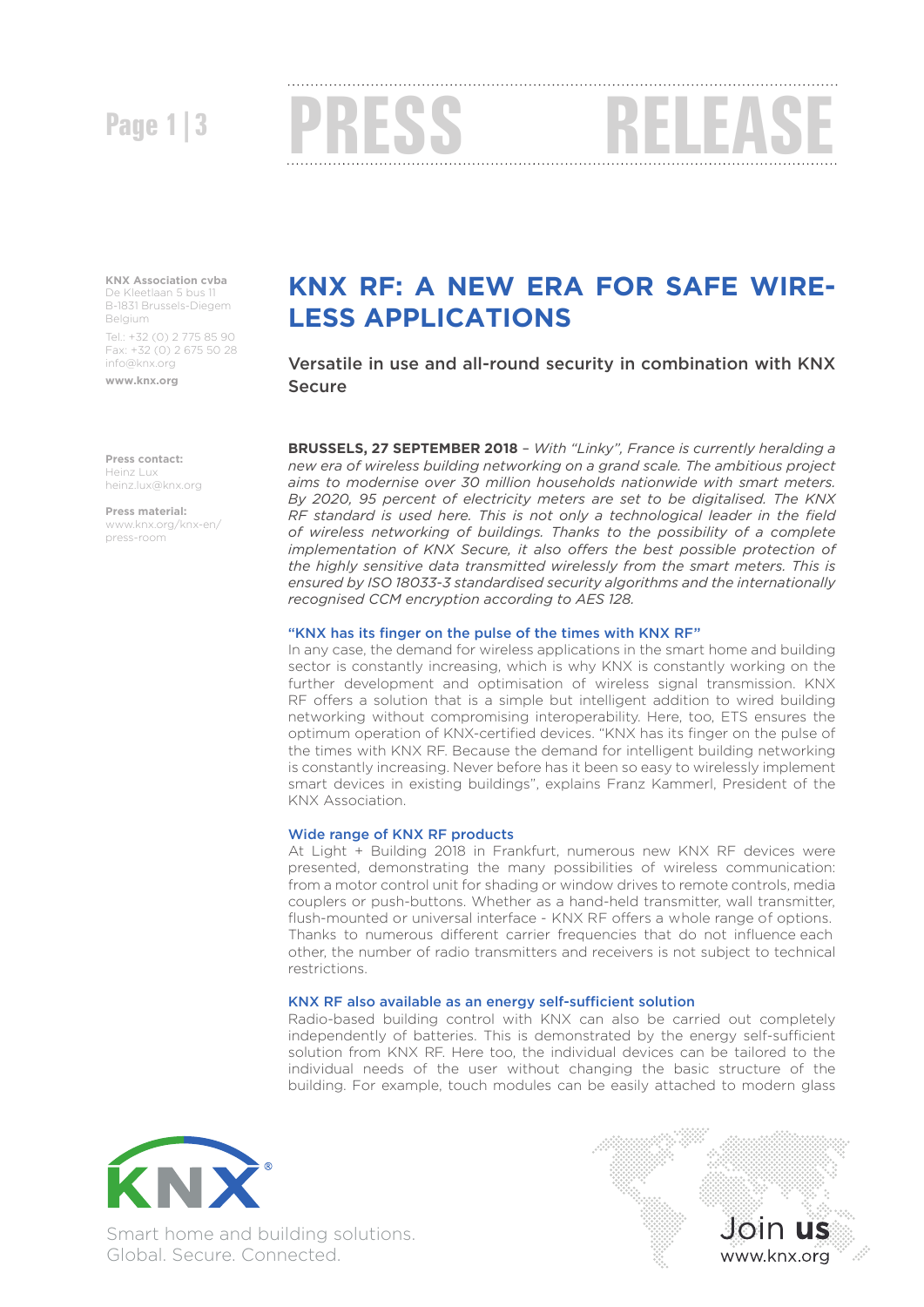

## **KNX Association cvba**

De Kleetlaan 5 bus 11 B-1831 Brussels-Diegem Belgium Tel.: +32 (0) 2 775 85 90 Fax: +32 (0) 2 675 50 28 info@knx.org

**www.knx.org**

wall structures. A decisive advantage is the simple configuration of the modules directly in the ETS, so that the parameters can then be loaded into the devices via radio.

## **PHOTO MATERIAL**

Printing of pictures permitted



*KNX RF: The wireless standard in the smart home and building sector*

## About KNX

*KNX Association is the creator and owner of the KNX technology – the worldwide STANDARD for all applications in home and building control, ranging from*  lighting and blind control to various security systems, heating, ventilation, air *conditioning, monitoring, alarming, water control, energy management, smart metering as well as household appliances, audio/video and many more. KNX provides a single, manufacturer independent design and commissioning tool (ETS), with a complete set of supported communication media (TP, PL, RF and IP*) as well as a complete set of supported configuration modes (system and easy





**Press contact:**  Heinz Lux heinz.lux@knx.org

**Press material:** www.knx.org/knx-en/ press-room